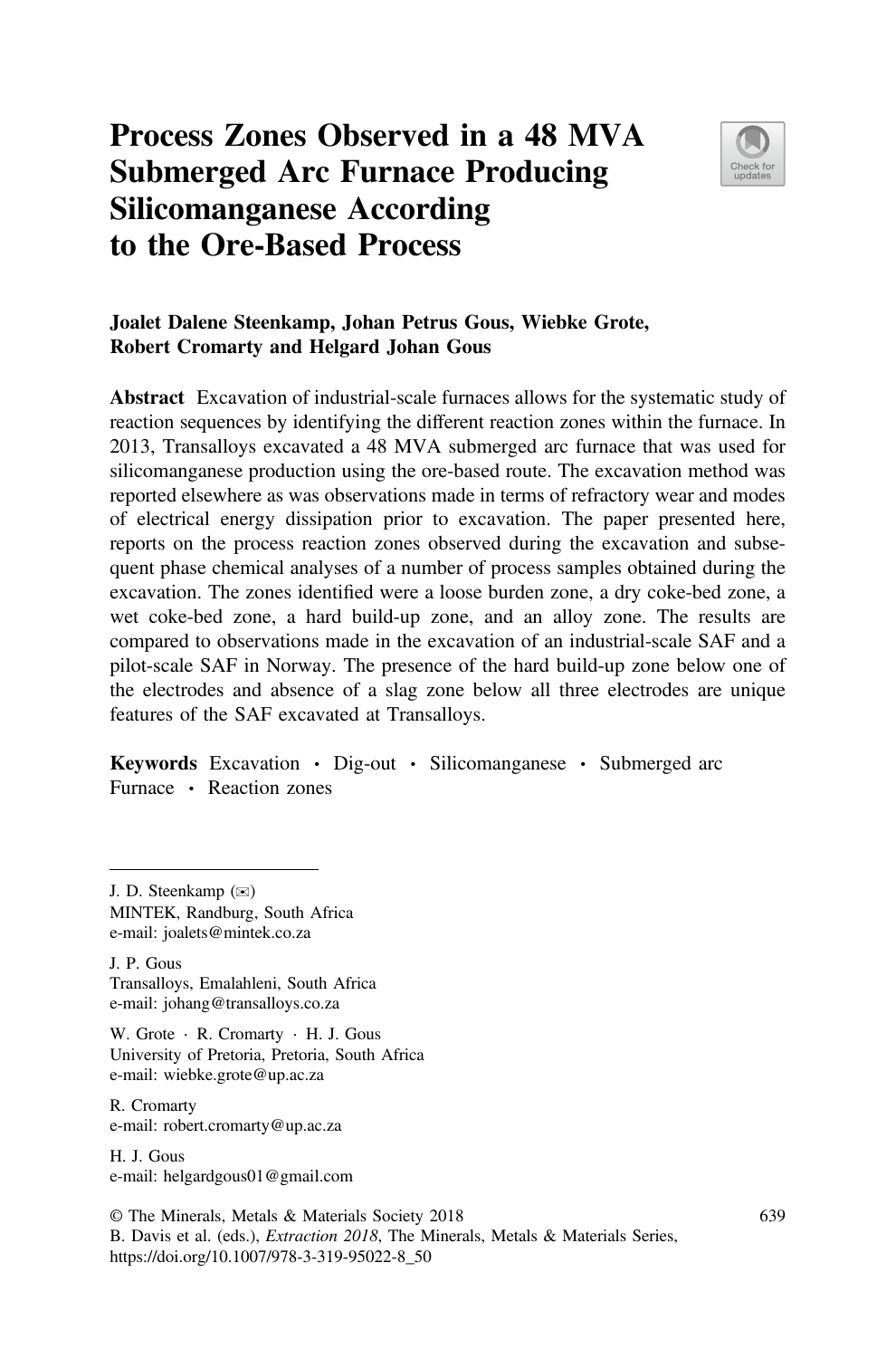## **Introduction**

Transalloys, with an annual capacity of 180 000 tonnes is the only producer of silicomanganese (SiMn) in South Africa [1]. SiMn is produced by carbothermic reduction of local manganese ores and quartzite in open submerged arc furnaces (SAFs). Coal and coke are used as reductants. The alloy produced typically contains 65% Mn, 16% Si and less than 2% C [2]. In contrast to the ore based process used by Transalloys a duplex process is commonly used elsewhere in the world. In the duplex process the slag from a high carbon ferromanganese furnace is used as the source of manganese for SiMn production.

The excavation of industrial-scale furnaces allows for the systematic study of reaction sequences by identifying the different reaction zones within the furnace [3–5]. Knowledge of reaction sequences allows for improved understanding of the important characteristics of the raw material and process mechanisms. Understanding of important raw material characteristics allows for the development of rational laboratory–scale techniques suitable for raw material selection [3, 6]. Furthermore, knowledge of the reaction zones could potentially assist with electrode management [4] while knowledge of the process conditions allows for the understanding of refractory wear mechanisms at play [7, 8].

In 2013, a 48 MVA SAF at Transalloys was excavated. Prior to shut down the furnace had been operated at power of 28–30 MW. The excavation method was reported by Gous et al. [9] followed by observations made in terms of refractory wear [8, 10, 11] and modes of electrical energy dissipation prior to excavation [12, 13] by Steenkamp et al. The paper presented here, reports on the process reaction zones observed during the excavation and subsequent phase chemical analysis of some of the process samples.

## **Methodology**

The excavation method reported by Gous et al. [9] can be summarised as follows:

- 1. Although the intention was to switch out the SAF as close to full load as possible, power restrictions only allowed for the furnace to be operated at 16 MW (as opposed to 30 MW) prior to excavation.
- 2. The feed charged consisted of 25% coal (50% C), 6% briquettes produced mainly from ore fines screened on site (36% Mn), 18% sintered manganese ore (44% Mn), 35% lumpy manganese ore (38% Mn), 2% alloy fines (66% Mn), and 14% quartzite (99%  $SiO<sub>2</sub>$ ).
- 3. The tap-hole was plugged half-way through a tapping cycle.
- 4. The burden was kept as per normal operating conditions with the furnace being filled with raw material mix up to sill level, rather than being burned down as is usually done to speed up the excavation process.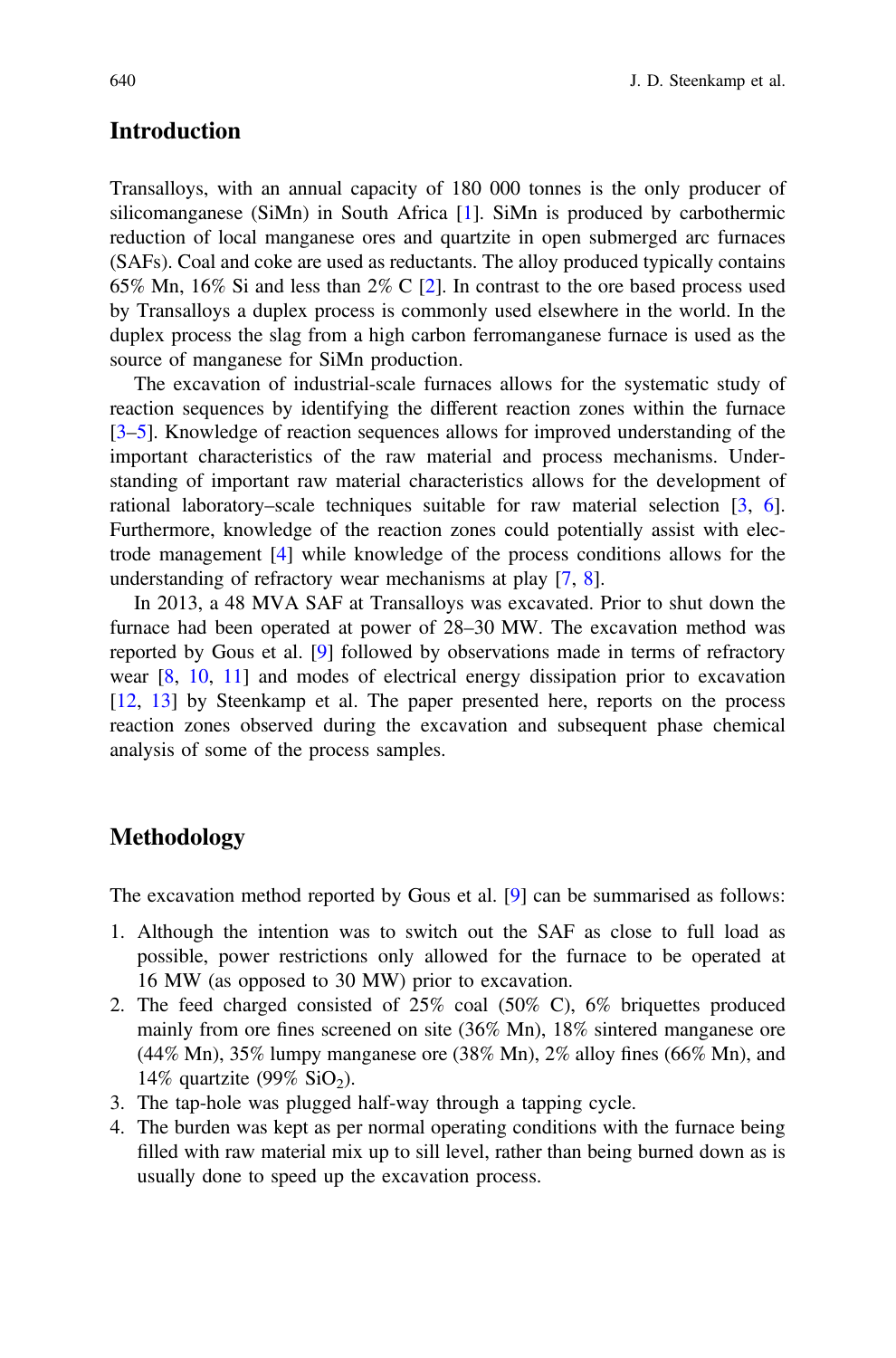- 5. Electrodes were suspected to be on length and in good operating condition.
- 6. To cool down the furnace burden, water was sprayed intermittently from the top for 3 days.
- 7. The top 1–1.5 m of burden was dug out by hand and mini-front end loader from the top of the furnace.
- 8. Thereafter, a 4 m by 4 m window was cut in the steel shell between electrodes #1 and #3, and the burden and refractory material were removed using a pecker excavator and sampled by hand. The burden profile and refractory wear profile were determined and recorded by hand.

To study the areas below electrodes #1 and #3, sampling positions were selected and numbered, using green spray paint, as indicated in Fig. 1a and c. In order to sample the burden systematically, the section under investigation was divided into several sub-sections and specific sampling points were identified—see Fig. 1b. At each sampling point, samples were taken from the sill level to the refractory hearth level at 500 mm intervals. Sample numbers indicated column position, e.g. E2XC-, and vertical position within the column. Vertical position numbers started at the top of the bed and increased downward. For example sample E2XC-2 was at a position 1000 mm below the sill level while E2XC-3 was 1500 mm below the sill level. In the order of 200 process samples were taken in this manner.

A burden profile indicating the process zones observed in the furnace was superimposed onto the refractory drawing, based on visual observations made, photographic evidence collected, as well as manual measurements taken during the sampling process. The results were presented in Fig. 2 and the drawing is to scale



**Fig. 1 a** *Electrode #1* (the tapping electrode) and the coke-bed below, with the *sampling points numbered with spray paint* and the sample reported on elsewhere [13] and referred to in the text indicated with *red dotted lines*. **b** Schematic of SAF in plan view, where the *positions of the sampling columns* of the one-third of the burden excavated between *electrodes #1 and #3* were indicated through a numbering system. The sample column reported on was indicated with *red dotted lines*. **c** *Electrode #3*, with *electrode #2* to the back thereof, with the *sampling points numbered with spray paint* and the sample reported on elsewhere [13] and referred to in the text indicated with *red dotted lines*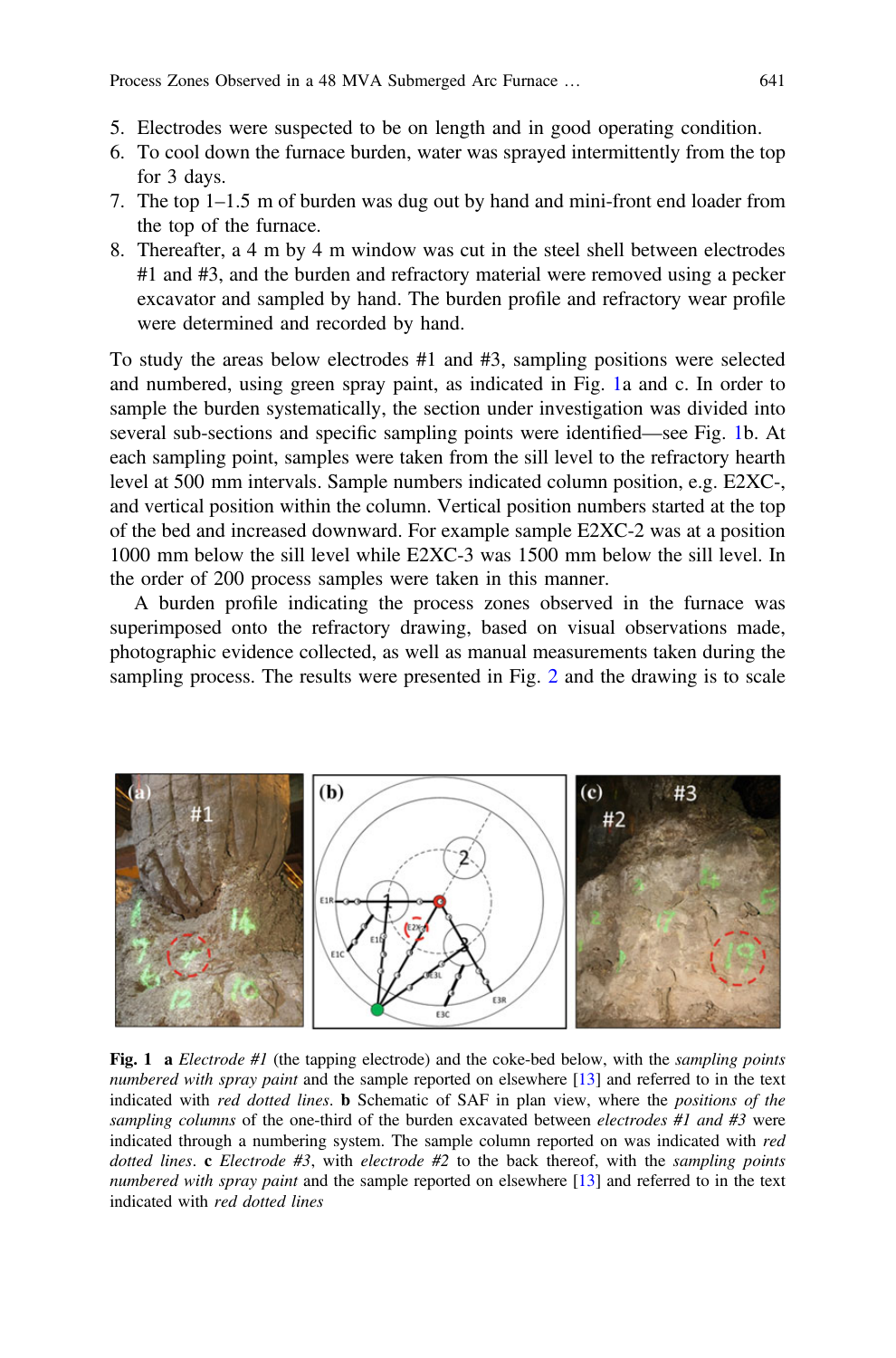

**Fig. 2** *Process zones* observed in 48 MVA SAF excavated in 2013 with *typical dimensions* included. Superimposed in grey are the estimated positions of samples E2Xc-0 to E2Xc-7 based on the 500 mm sampling intervals. Note that the sketch is an interpretation of the visual observations made of  $\frac{1}{3}$  of the burden presented as  $\frac{1}{2}$ . At E2Xc the dry cokebed zone will extend further up to allow for E2Xc-4 to be present in the dry coke-bed zone as described below

within the limitations imposed by using manual measurements under excavation conditions.

For practical reasons, the process samples were stored for a number of years before a selection were analysed in 2015 and 2016 at the University of Pretoria (UP) and MINTEK respectively. One column of samples, column E2Xc, was selected for analysis at UP and one sample each below electrode #1 (sample 4) and electrode #3 (sample 19) for analysis at MINTEK. These sampling points were also indicated in Fig. 1a and c. The results from UP are reported here. The results from MINTEK were reported previously [13] and are mentioned here, where applicable.

Quantitative X-ray diffraction (XRD) analysis was applied to determine the bulk phase composition of each sample. A PANalytical X'Pert Pro powder diffractometer in θ–θ configuration with an X'Celerator detector and variable divergenceand fixed receiving slits with Fe filtered Co-K $\alpha$  radiation ( $\lambda = 1.789$  Å) was applied. Phases were identified from the diffractograms using X'Pert Highscore plus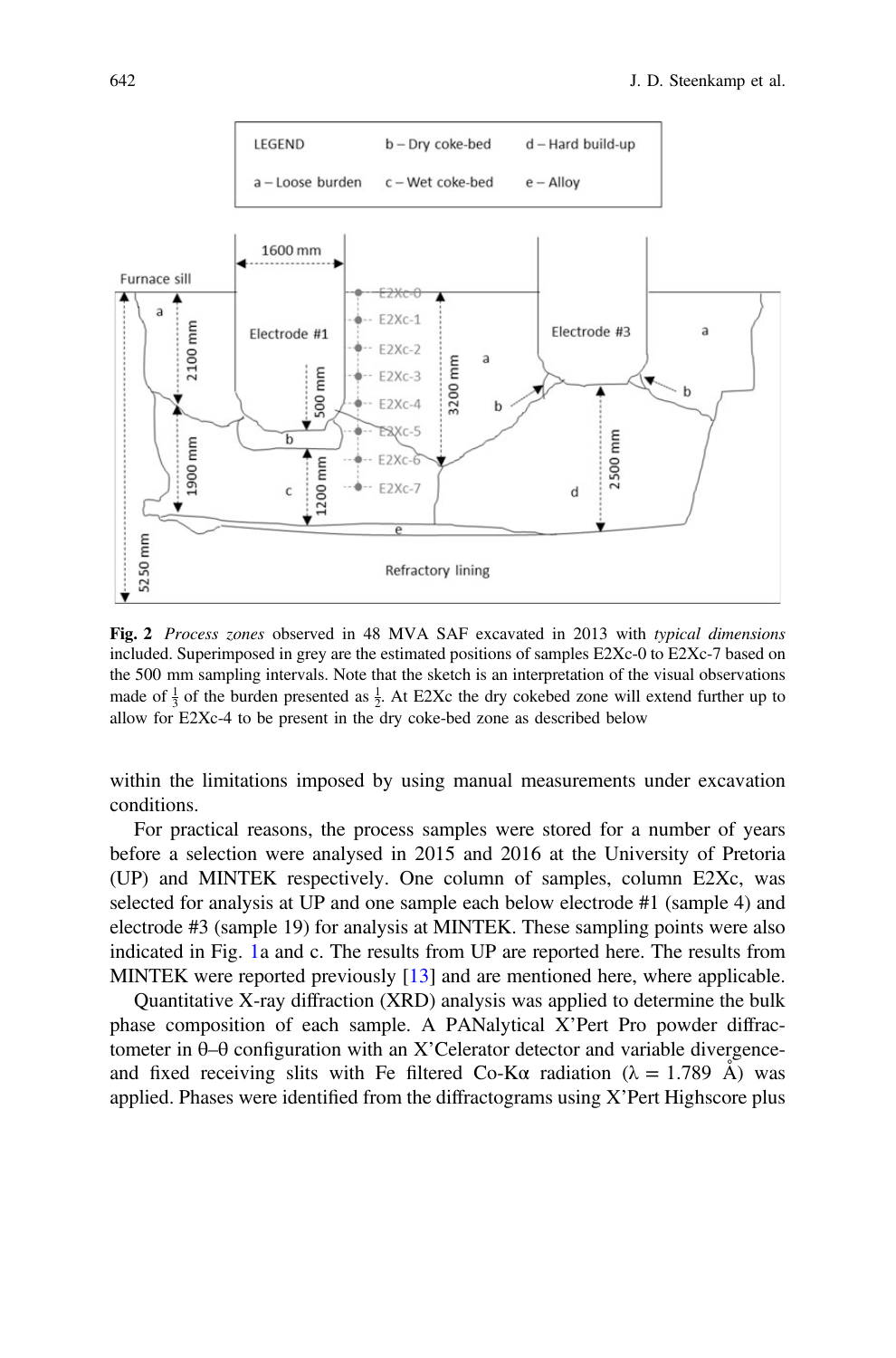software. The relative phase amounts (weight %) was estimated using the Rietveld method (Autoquan Program) and reported with errors are on the 3 sigma level in Table 2.

**Table 1** Photographs of each sample taken from column E2Xc and analysed by QXRD as well as its vertical position with the furnace sill as reference point (photographs provided by Helgard Gous)

| Sample   | Position below sill level | Sample              | Position below sill level |
|----------|---------------------------|---------------------|---------------------------|
| Number   | (mm)                      | Number              | (mm)                      |
| E2Xc-0   | $\boldsymbol{0}$          | $E2Xc-1$            | 500                       |
|          |                           |                     |                           |
| E2Xc-2   | 1000                      | E2Xc-3              | 1500                      |
|          |                           |                     |                           |
| E2Xc-4   | 2000                      | E <sub>2</sub> Xc-5 | 2500                      |
|          |                           |                     |                           |
| $E2Xc-6$ | 3000                      | E <sub>2</sub> Xc-7 | 3500                      |
|          | 10                        |                     |                           |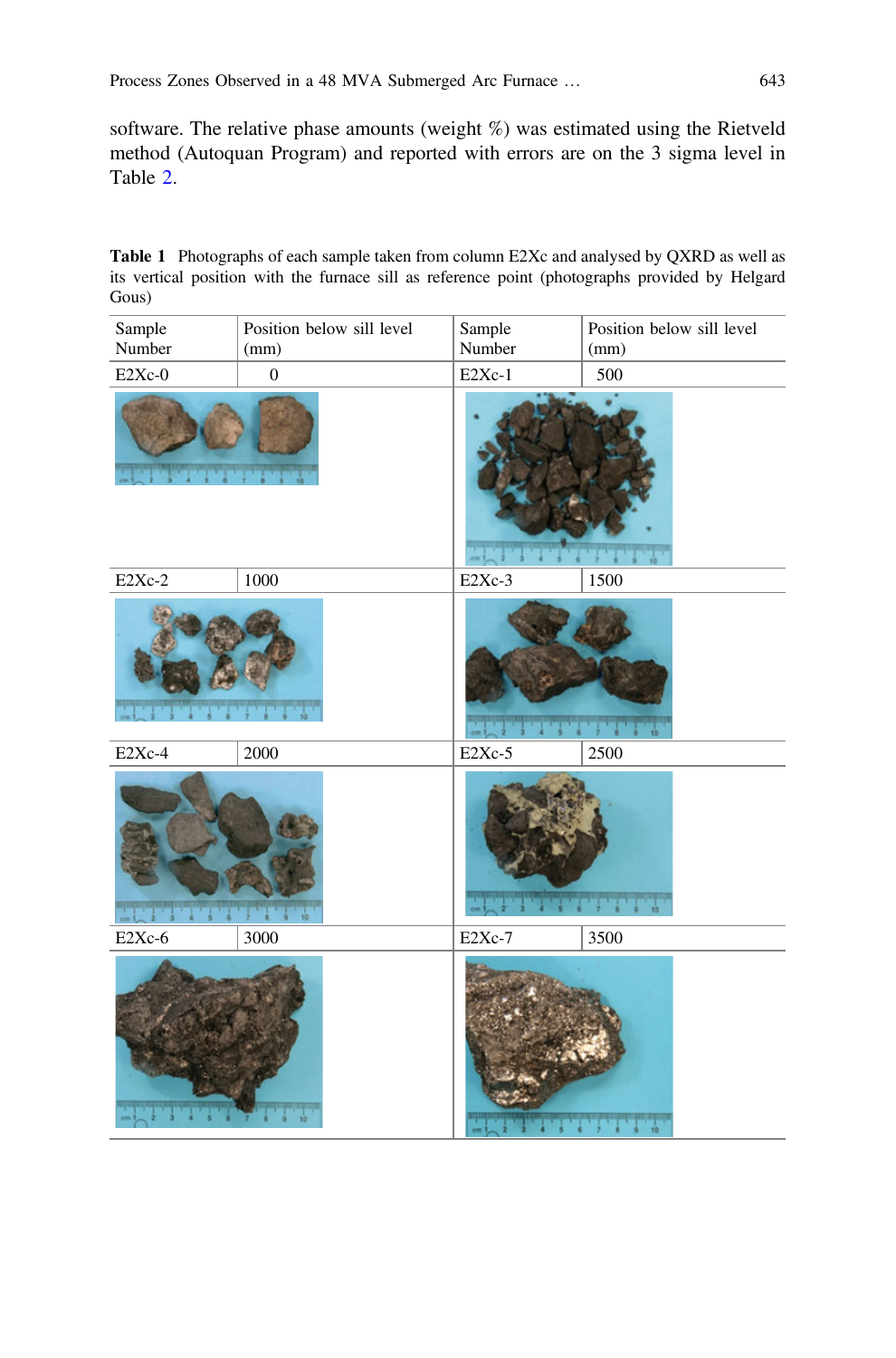# **Results**

## *Furnace Profile*

As indicated in Fig. 2, the top part of the burden consisted of loose material. Directly below each electrode, a dry coke-bed was observed. In the case of electrode #3, the dry coke-bed was only observed to the sides of the electrode bottom as opposed to the dry coke-bed observed below the electrode #1. The dry coke-bed formed on top of a wet coke-bed below electrode #1. Below electrode #3, the dry coke-bed formed onto a hard build-up. In the bottom of the furnace, a layer of alloy was observed mainly below electrode #1, in the area between electrodes, and in the tap-hole area. The area below electrode #3 was therefore probably inactive in terms of SiMn production due to the hard build-up. The hard build-up also created problems in terms of electrode management which were discussed elsewhere [13]. Understanding what process conditions would cause the formation of such a hard build-up will be useful in preventing its formation in future but falls outside the scope of this paper.

## *Phase Composition of Each Zone in Furnace*

Table 1 contains a summary of the vertical position of each sample taken from column E2Xc (the furnace sill was the reference point) and photographs of each sample. Table 2 contains a summary of the quantitative XRD analyses of each sample. The results are discussed below in more detail, within the context of the zones identified in Fig. 2. Unfortunately the amorphous content of the samples were not quantified and therefore very little can be said on the amorphous phases i.e. slag, alloy, or carbon contained in the reductant. Furthermore, specific phase chemical analyses, utilising techniques i.e. scanning electron microscopy with energy dispersive spectrometry (SEM-EDS) will be useful in validating the presence of the phases determined by XRD.

### **Loose Burden Zone**

Samples E2Xc-0 to E2Xc-3 were representative of the loose burden zone as its crystalline phase content consisted of phases originally associated with manganese bearing ores from the Kalahari Manganese Field (braunite I, kutnohorite, calcite, and dolomite  $[14]$ ) and flux (quartzite) as well as phases associated with high temperature dissociation of the ores (manganosite—formed from manganite with an ideal phase composition of MnO(OH)–, johannsenite, and glaucochroite). It is important to note that quartzite was only observed in the loose burden and not in any of the other zones.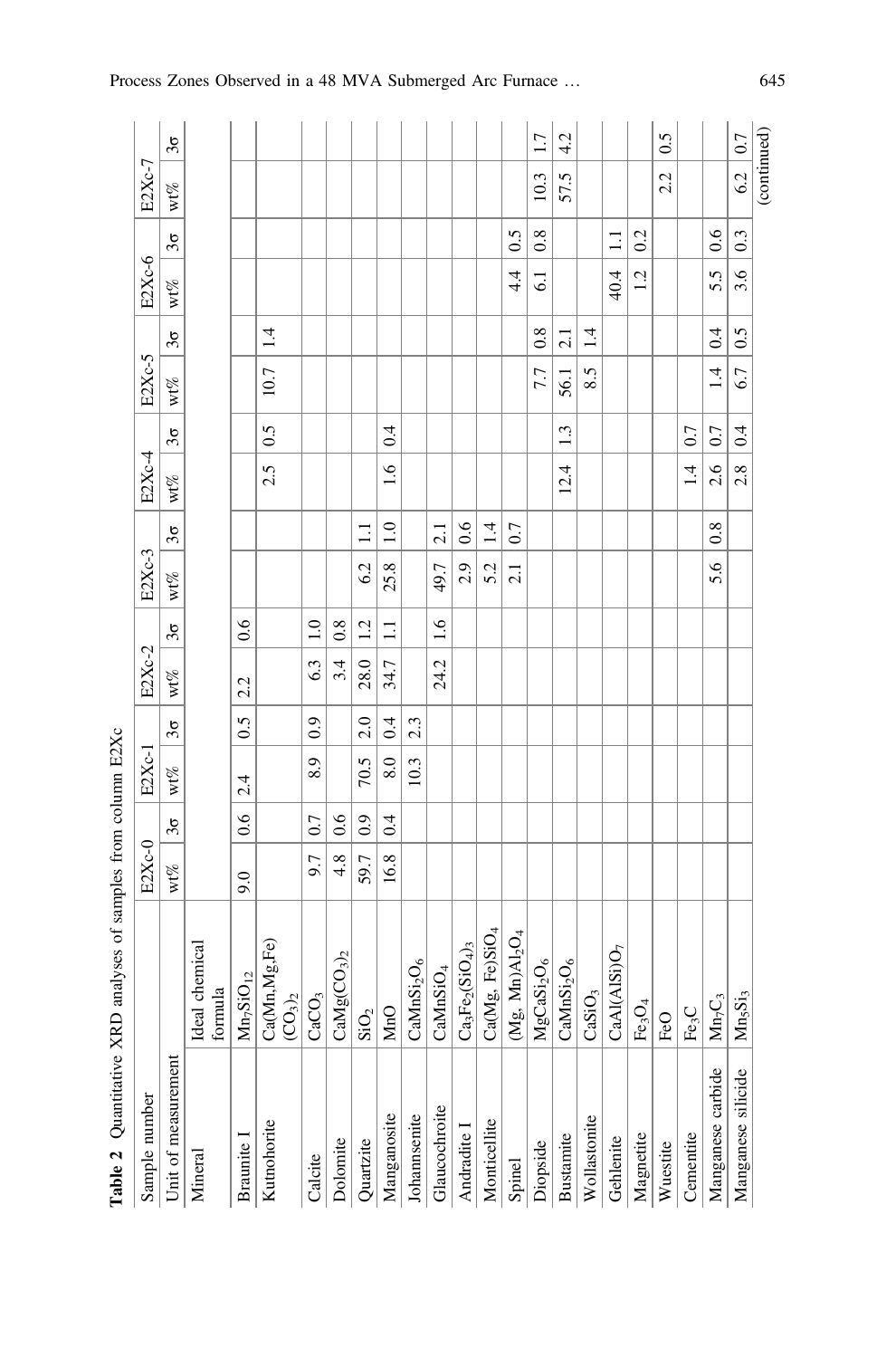| Sample number                     |                          | E2Xc-0 | $E2Xc-1$ | $E2Xc-2$ |           | E2Xc-3            |             | $EXC-4$      |            | E2Xc-5 |             | E2Xc-6                                                                                                                  | E2Xc-7                                                                          |                     |
|-----------------------------------|--------------------------|--------|----------|----------|-----------|-------------------|-------------|--------------|------------|--------|-------------|-------------------------------------------------------------------------------------------------------------------------|---------------------------------------------------------------------------------|---------------------|
| Jnit of measurement               |                          |        |          |          |           |                   |             |              |            |        |             | wt% as wt% as wt% as wt% as with $\frac{1}{3}$ or with $\frac{1}{3}$ or $\frac{1}{3}$ or $\frac{1}{3}$ or $\frac{1}{3}$ |                                                                                 | $\frac{3\sigma}{2}$ |
| <i>Aineral</i>                    | deal chemical<br>formula |        |          |          |           |                   |             |              |            |        |             |                                                                                                                         |                                                                                 |                     |
| arbo-silicide<br><b>Aanganese</b> | $Ans_5$ SiC              |        |          |          |           |                   |             |              | 20.4   1.5 |        | 5.3 $ 0.7 $ | 6.4 0.5                                                                                                                 |                                                                                 |                     |
| Graphite                          |                          |        |          |          |           |                   |             | $55.6$   2.7 |            |        | 2.1   0.7   | $32.5$   1.7                                                                                                            | $\begin{array}{ c c c }\n\hline\n2.1.8 & 5.4 \\ \hline\n2.0 & 0.4\n\end{array}$ |                     |
| <b>Uabandite</b>                  | 1nS                      |        |          |          |           | $1.8 \,   \, 0.8$ |             |              |            |        | 1.7   0.3   |                                                                                                                         |                                                                                 |                     |
| sylvite                           | g                        |        |          |          | 1.3   0.4 |                   | $0.8$   0.3 | 0.7 0.2      |            |        |             |                                                                                                                         |                                                                                 |                     |
| <b>Total</b>                      |                          | 100.0  | 100.1    | 100.1    |           | 100.1             |             | 100.0        |            | 100.2  |             | 100.1                                                                                                                   | 100.0                                                                           |                     |

Table 2 (continued) **Table 2** (continued)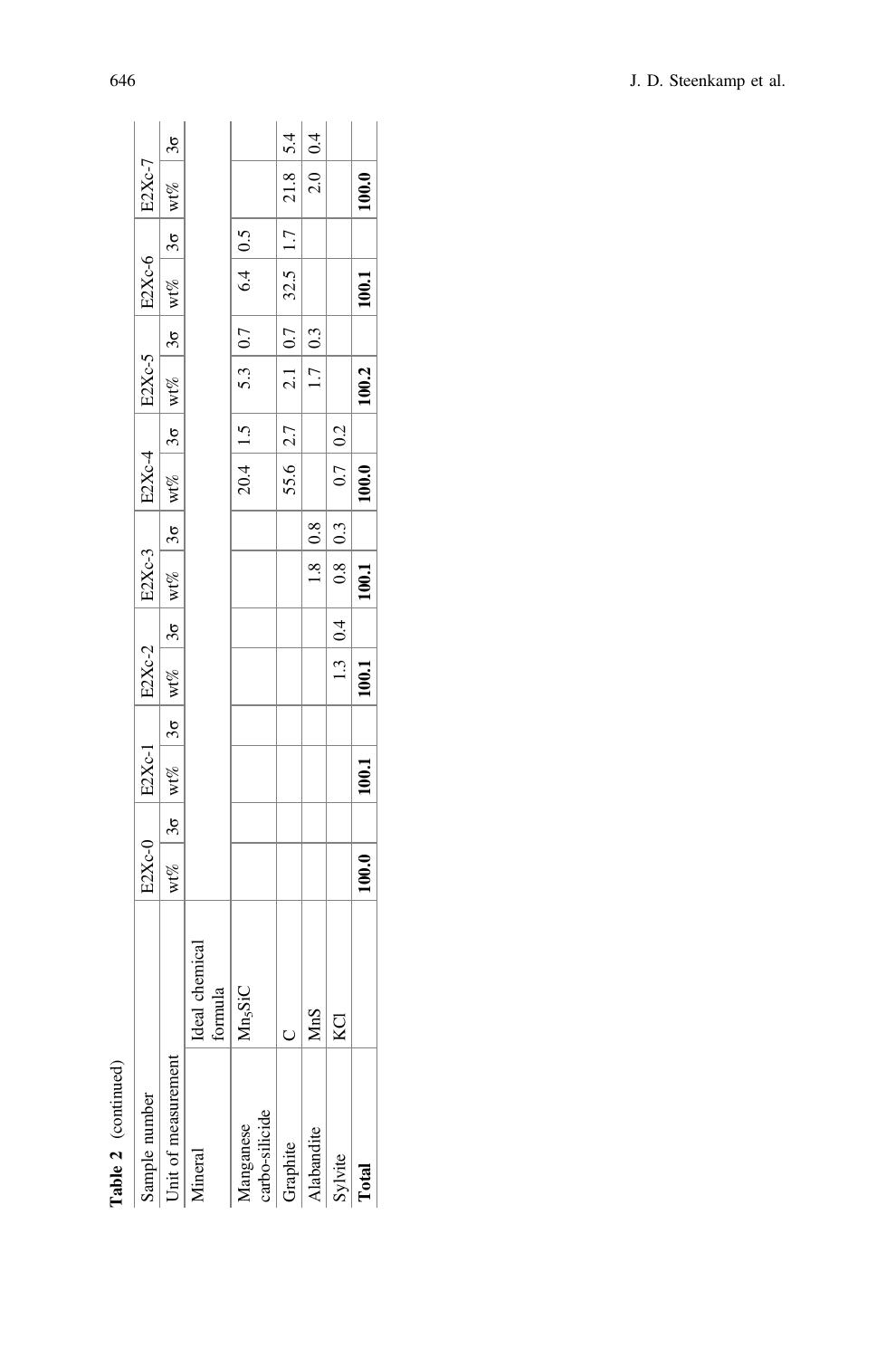#### **Dry Coke-Bed Zone**

Sample E2Xc-4 was an example of the dry coke-bed zone with its crystalline phase content consisting primarily of graphite but also phases associated with the alloy namely manganese carbide, manganese silicide, and manganese carbo-silicide.

#### **Wet Coke-Bed Zone**

From the photograph in Table 1, sample E2Xc-5 was an example of the wet coke-bed zone consisting of large reductant particles (black) encapsulated in slag (light-green in colour). The crystalline phase content of the sample consisted mainly of phases associated with slag (bustamite, wollastonite, and diopside [7]), alloy, and graphite. From the phase composition of the crystalline phases present in sample E2Xc-5, E2Xc-6, and E2Xc-7 the coke-bed zone extended further down into the furnace. This is in agreement with the observations recorded in Fig. 2.

#### **Hard Build-Up**

A semi-quantitative XRD analysis of the hard build-up conducted previously [13], indicated that the crystalline phases mainly consisted of moissanite (SiC) and portlandite  $(Ca(OH)_2)$  which was probably a reaction product when calcium carbide  $(CaC<sub>2</sub>)$  reacted with water used to spray-cool the burden during the excavation. No evidence of either of these phases was found in column E2Xc.

#### **Alloy Zone**

None of the samples analysed were representative of the alloy zone.

## **Discussion**

Excavation of a 16 MW SAF in Norway producing SiMn according to the duplex route was reported by Olsen and Tangstad [5]. Zones observed, similar to the ones described in Fig. 2, were the loose burden, the dry coke-bed, the wet coke-bed, and the alloy layer. The location and size of the dry coke-bed was different though: the tips of the electrodes observed by Olsen and Tangstad [5] were immersed in the wet coke-bed with a large, continuous, dry coke-bed forming higher up in the burden. No hard build-up was observed but below each electrode column, zones consisting of slag only were observed. In two pilot-scale experiments reported by Ringdalen and Solheim [15], conducted at 150 and 162 kW respectively, the formation of large dry coke-beds below the electrode tip and wet coke-beds of approximately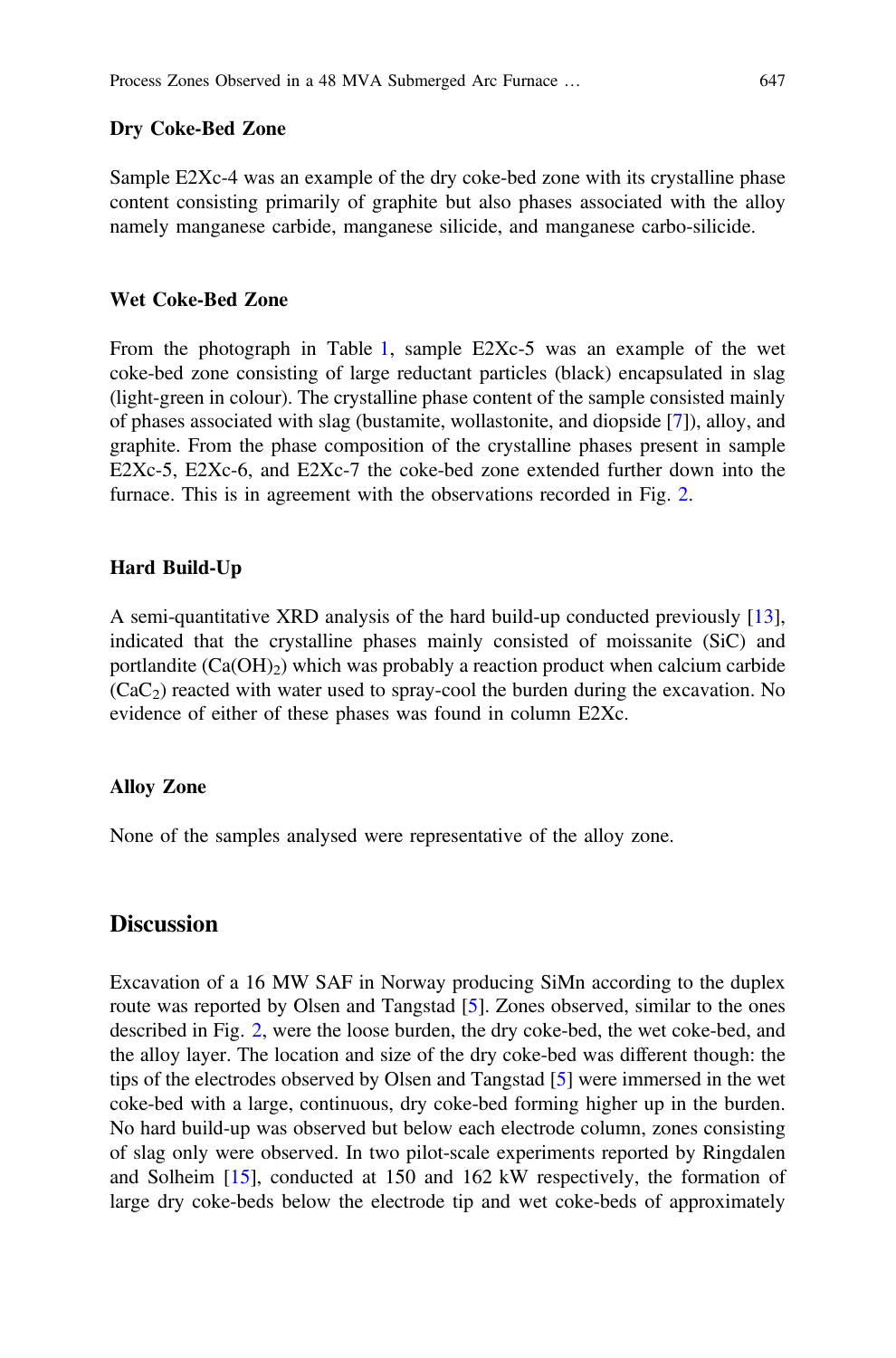equal height, were observed. In this instance, the tips of the electrodes were immersed in the dry coke-beds.

As indicated in Fig. 2, the tips of the electrodes in the 48 MVA SAF were either immersed in a dry coke-bed (electrode #1) or in contact with the hard build-up (electrode #3). It was previously reported [13], through ARCMON measurements, that the slag-to-alloy ratio in the process (and therefor it can be inferred also in the coke-bed) plays a significant role in the mode in which electrical energy is dissipated to the process. It is therefore postulated that more arcing would have occurred in the 48 MVA and 150 kW SAFs than in the 16 MW SAF. It was subsequently reported, again through ARCMON measurements, that the hard build-up resulted in more arcing than the dry coke-bed [13]. It is generally considered that increasing the amount of arcing in an electric furnace will result in increased electrical efficiency, as energy dissipation through arcing is independent of the electrical resistivity of the process material  $[16, 17]$ , but in SiMn production resistive heating is preferred to ensure stable furnace operation [18].

The size of the coke-bed, as determined by the positions of the electrode tips relative to the alloy layer in the furnace hearth, also plays a role in the stable operations of the SAF. A smaller coke-bed ensures that electrical energy is dissipated to the process in a fashion that ensures all higher oxides of manganese are reduced to MnO when the process temperature reaches 800  $^{\circ}$ C and the furnace is tapped with ease.

When manganese is present in oxidation states higher than the divalent state at temperatures exceeding 800 °C, it results in increased consumption of both reductant and electricity due to the Boudouard reaction. The reduction of trivalent manganese to divalent manganese in the solid state by CO-gas results in the formation of  $CO_2$ . If the local process temperature exceeds 800 °C, the  $CO_2$  will react with carbon according to the highly endo-thermic Boudouard reaction to form CO resulting in the consumption of both carbon and energy. Other reactions that could produce  $CO<sub>2</sub>$  are the solid state reduction of iron to the elemental state as well as decomposition of carbonates. It is important to take cognisance of the fact that the production of  $CO<sub>2</sub>$  is only a problem in zones where the local process temperature exceeds 800 °C.

Boudouard reaction:

$$
C + CO_2 \rightleftharpoons 2CO \tag{1}
$$

When a SAF is operated at under-carbon conditions, the process consumes all the carbonaceous reductant charged to the furnace, and a coke-bed is virtually absent [19]. Under-carbon conditions could result in metal that does not meet product specifications and high electrode and carbon-based refractory wear as these become alternative sources of carbon. In a SAF operated under over-carbon conditions, more carbonaceous reductant is charged than required by the process. Over-carbon conditions result in large coke-beds and subsequently in tapping problems or increased power and reductant consumption through the Boudouard reaction, as discussed.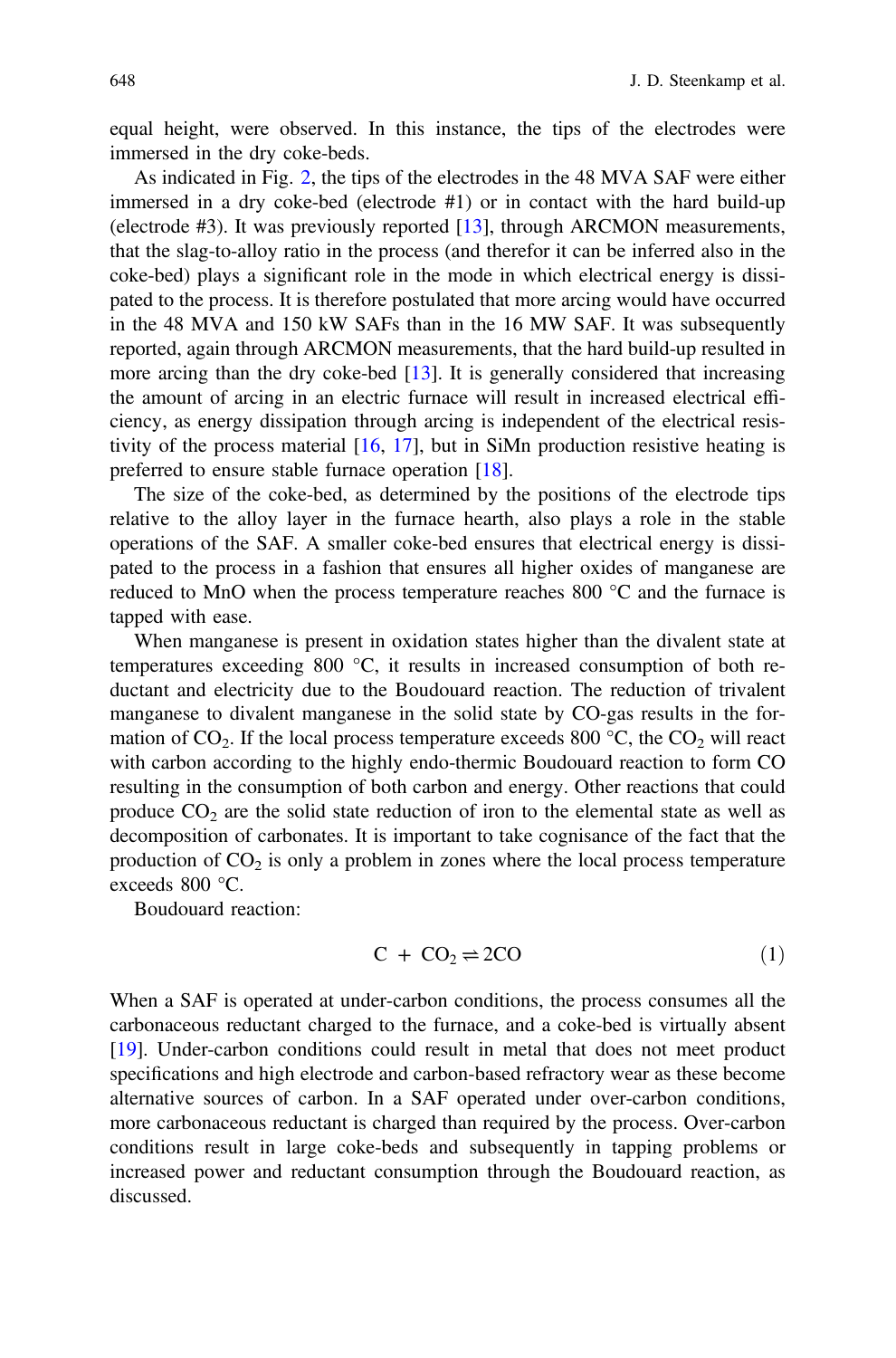The position of the electrode tips above the alloy layer in the 16 MW SAF were 100, 110, and 50 cm and in the 48 MVA SAF 200, 100, and 250 cm for electrode #1, #2, and #3 respectively. Disregarding the measurement for electrode #3 (as the electrode operated on top of the hard build-up), the coke-bed below electrode #1 could be considered typical of an over-coke condition and that below electrode #2 ideal, in comparison with measurements from the other furnace.

It is expected that the formation of a large coke-bed, and the electrode tip being in contact with a dry coke-bed, with the subsequent observation of increased arcing, go hand-in-hand. Further investigation will be useful.

A question that is often debated in SiMn production is whether or not the alloy is dually saturated in graphite and SiC [8, 20]. If it is the case, then both graphite and SiC will precipitate from the alloy upon cooling. The significant presence of graphite, and absence of SiC, in samples E2Xc-4 to E2Xc-5 is indicative of alloy saturated in graphite rather than SiC, at least for the samples under investigation. In a previous study [13], the semi-quantitative XRD analysis of the hard build-up below electrode 3 (see Fig. 1c) as well as a sample taken from the coke-bed below electrode 1 (see Fig. 1a) indicated that both graphite and SiC were present in both samples. In the sample from the hard build-up, graphite was detected in the range 20–50% by mass and SiC 5–20% by mass. In the sample from the coke-bed, SiC was detected in the range 20–50% by mass and graphite 5–20% by mass. Further investigation of the matter will be useful.

## **Conclusion**

Process zones identified during the excavation of a 48 MVA, industrial-scale SAF applied for the production of SiMn included a loose burden-zone, a dry coke-bed zone, a wet coke-bed zone, a hard build-up zone and an alloy zone. All of these zones, except for the hard build-up zone, were observed previously in an industrial-scale SAF and subsequently in a pilot-scale SAF operated in Norway according to the duplex route. The slag zone, observed in the industrial-scale SAF where SiMn production was based on the duplex route, was not present in the SAF based on the ore-based route.

Work that will be useful in future include:

- Validation of the phases identified by XRD by using scanning electron microscopy with energy dispersive spectrometry (SEM-EDS) .
- Understanding what process conditions will lead to the formation of the hard build-up in the industrial-scale SAF, where SiMn production was based on the ore-based route, and how to prevent it from happening in future.
- Investigation into the correlation between the formation of a large coke-bed, the electrode tip being in contact with a dry coke-bed and observation on arcing, using ARCMON measurements in combination with SAF excavation and post-mortem investigation techniques.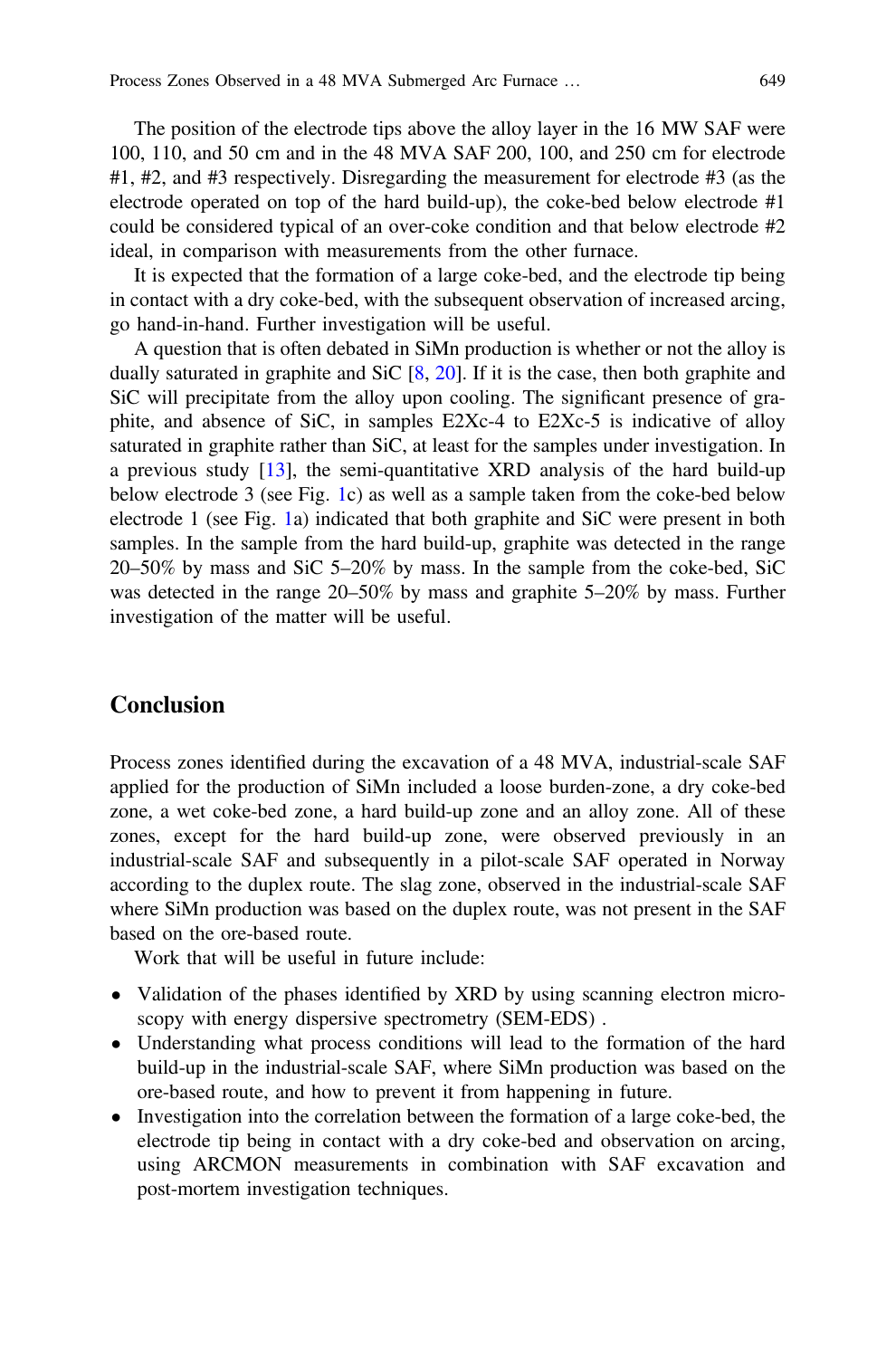• Further investigation into the presence of graphite and SiC in the SAF excavated to understand the saturation of the alloy in graphite and/or SiC.

**Acknowledgements** The paper is published with the permission of MINTEK, Transalloys, and the University of Pretoria.

## **References**

- 1. Gous JP (2018) Optimising slag basicity in the SiMn production process at transalloys. Paper presented at INFACON XV, Cape Town, South Africa, 25–28 February 2018
- 2. Steenkamp JD, Sutherland JJ, Hayman DA, Muller J (2016) Tap-hole life cycle design criteria: a case study based on silicomanganese production. JOM 68(6):1547–1555
- 3. Pistorius PC (2002) Reductant selection in ferro-alloy production: the case for the importance of dissolution in the metal. J South Afr Inst Min Metall 102(1):33–36
- 4. Barcza NA, Koursaris A, See JB, Gericke WA (1979) The "dig out'' of a 75 MVA high-carbon ferromanganese electric smelting furnace. Paper presented at the 37th electric furnace conference, Detroit, Michigan, USA, 4–7 December 1979
- 5. Olsen SE, Tangstad M (2004) Silicomanganese production–process understanding. Paper presented at INFACON X, Cape Town, South Africa, 1–4 February 2004
- 6. Tangstad M, Sibony M, Wasbo S, Tronstad R (2001) Kinetics of the prereduction of manganese ores. Paper presented at INFACON IX, Quebec City, Canada, 3–6 June 2001
- 7. Steenkamp JD, Pistorius PC, Tangstad M (2015) Wear mechanisms of carbon-based refractory materials in silicomanganese tap-holes-Part 1: equilibrium calculations and slag and refractory characterisation. Metall Mater Trans B 46B(2):653–667
- 8. Steenkamp JD, Pistorius PC, Tangstad M (2015) Chemical wear analysis of a tap-hole on a SiMn production furnace. J South Afr Inst Min Metall 115(3):199–208
- 9. Gous JP, Zietsman JH, Steenkamp JD, Sutherland JJ (2014) Excavation of a 48 MVA silicomanganese submerged-arc SiMn furnace in South Africa–Part I: methodology and observations. In: Presented at the 5th international symposium on high-temperature metallurgical processing at TMS 2014, San Diego, California, USA, 16–20 February 2014
- 10. Steenkamp JD (2014) Chemical wear of carbon-based refractory materials in a silicomanganese furnace tap-hole. PhD thesis, University of Pretoria
- 11. Steenkamp JD, Gous JP, Pistorius PC, Tangstad M, Zietsman JH (2014) Wear analysis of a tap-hole from a SiMn production furnace. Paper presented at the furnace tapping 2014 conference, Muldersdrift, South Africa, 27–29 May 2014
- 12. Steenkamp JD, Hockaday CJ, Gous JP, Nzima TW (2017) Dissipation of electrical energy in submerged arc furnaces producing silicomanganese and high-carbon ferromanganese. JOM 69(9):1712–1716
- 13. Steenkamp JD, Hockaday CJ, Gous JP, Clark W, Corfield A (2017) Arcmon for process control in silicomanganese production: a case study. JOM 69(12):2666–2670
- 14. Chetty D, Gutzmer J (2018) Quantitative mineralogy to address energy consumption in smelting of ores from the Kalahari Manganese Field, South Africa. Paper presented at INFACON XV, Cape Town, South Africa, 25–28 Feb 2018
- 15. Ringdalen E, Solheim I (2018) Study of SiMn process in a pilot furnace. Paper presented at INFACON XV, Cape Town, South Africa, 25–28 Feb 2018
- 16. Jones RT (2014) DC arc furnaces–, present, and future. Paper presented at celebrating the megascale: Proceedings of the extraction and processing division, symposium in honour of D. G.C. Robertson at TMS 2014, San Diego, California, 16–20 Feb 2014